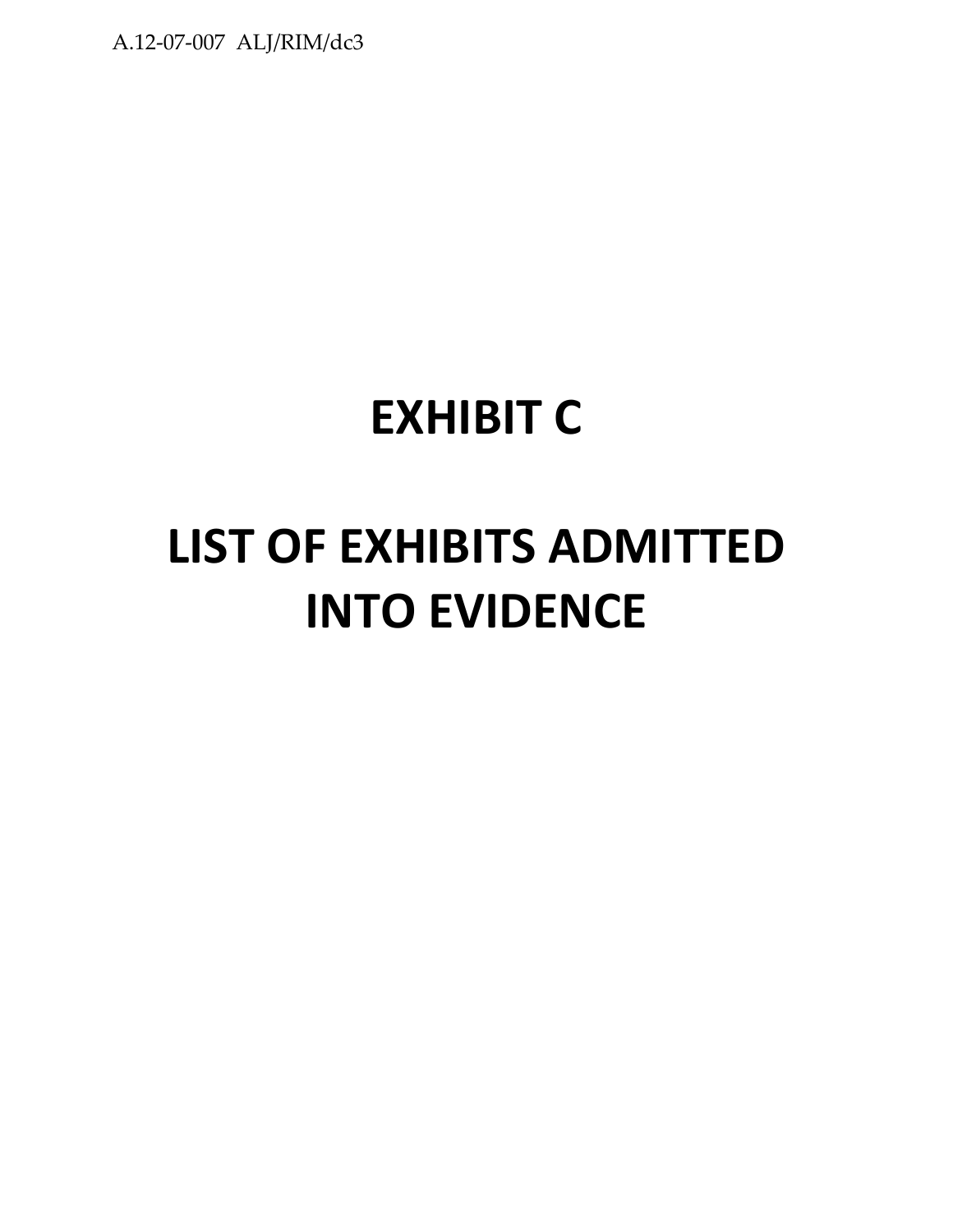#### **EXHIBIT LIST**

#### **Case Name: 2012 General Rate Case of California Water Service Company Case No.: Application 12-07-007 ALJ/Commissioner: ALJ Mason/Commissioner Sandoval**

| <b>Exhibit No.</b> | <b>Description</b>                                                                                  | <b>District</b>                                            | <b>Comments</b>                                                                  |  |  |  |
|--------------------|-----------------------------------------------------------------------------------------------------|------------------------------------------------------------|----------------------------------------------------------------------------------|--|--|--|
|                    | <b>California Water Service Company</b>                                                             |                                                            |                                                                                  |  |  |  |
| CWS-1              | Application of California Water Service<br>Company for General Rate Increases                       | N/A                                                        | Application<br>(including Attachments A-G)                                       |  |  |  |
| CWS-2              | Direct Testimony of Thomas F. Smegal                                                                | N/A                                                        | CWS Testimony No. 1                                                              |  |  |  |
| CWS-3              | Direct Testimony of Darin T. Duncan                                                                 | N/A                                                        | CWS Testimony No. 2                                                              |  |  |  |
| CWS-4              | Direct Testimony of Kenneth G. Jenkins on<br><b>Conservation Issues</b>                             | N/A                                                        | CWS Testimony No. 3                                                              |  |  |  |
| CWS-5              | Direct Testimony of Chet W. Auckly on<br><b>Water Quality Issues</b>                                | N/A                                                        | CWS Testimony No. 4                                                              |  |  |  |
| CWS-6              | Direct Testimony and Exhibits of Earl M.<br>Robinson on Depreciation                                | N/A                                                        | CWS Testimony No. 5                                                              |  |  |  |
| CWS-7              | General Report (including the Report on the<br>Results of Operation for General Office)             | N/A                                                        | Company Report No. 1                                                             |  |  |  |
| CWS-8              | Electronic Attachments C and D to<br><b>General Report</b>                                          | N/A                                                        | For Company Report No. 1<br>(consists of a CD-ROM)                               |  |  |  |
|                    |                                                                                                     |                                                            | (copies in envelopes to be provided)                                             |  |  |  |
| CWS-9              | <b>Conservation Program Recommendations</b><br>and Budgets, by M.Cubed                              | N/A                                                        | Company Report No. 2                                                             |  |  |  |
| <b>CWS-10</b>      | Report on Forecasts for Cal Water's 2012<br>Rate Filing, by Wendy Illingworth, Economic<br>Insights | N/A                                                        | Company Report No. 3                                                             |  |  |  |
| <b>CWS-11</b>      | Non-Residential Rate Design Report, by<br>David Morse                                               | N/A                                                        | Company Report No. 4                                                             |  |  |  |
| <b>CWS-12</b>      | Report on Unregulated Operations                                                                    | N/A                                                        | Company Report No. 5                                                             |  |  |  |
| <b>CWS-13</b>      | Metro Districts Depreciation Study as of<br>December 31, 2010                                       | GO, BAY, BG, ELA,<br>HR, LIV, LOS, PV,<br>DOM, WLK         | Company Report No. 6A                                                            |  |  |  |
| <b>CWS-14</b>      | Valley Districts Depreciation Study as of<br>December 31, 2010                                      | BAK, CHI, DIX, KC,<br>MAR, ORO, SAL, SEL,<br>STK, VIS, WIL | Company Report No. 6B<br>(one volume missing on July 12,<br>2013 to be provided) |  |  |  |
| <b>CWS-15</b>      | Dominguez Water Depreciation Study as of<br>December 31, 2010                                       | AV, KRV, RWV                                               | Company Report No. 6C                                                            |  |  |  |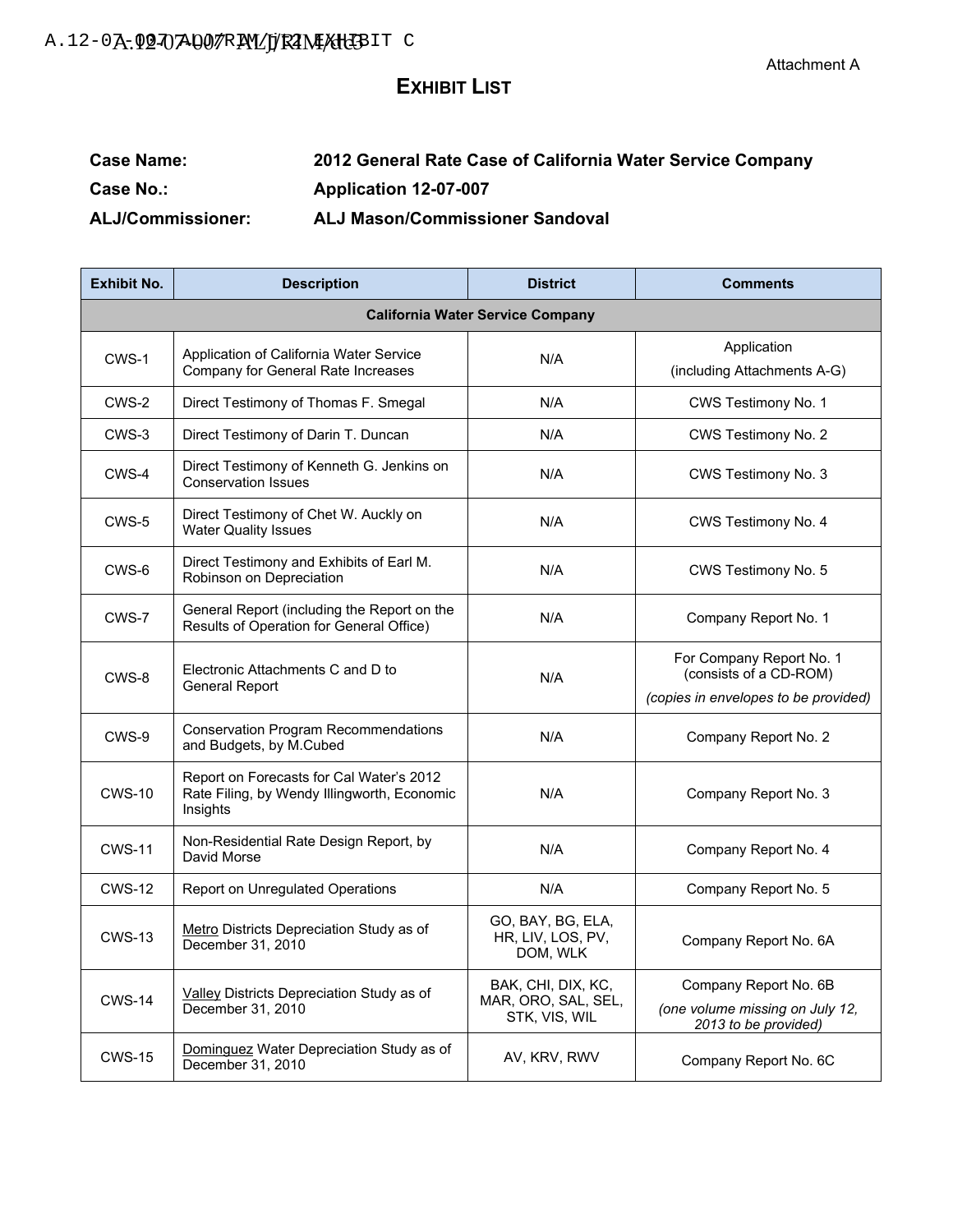Case Name: 2012 General Rate Case of California Water Service Company<br>Case No.: Application 12-07-007 Case No.: Application 12-07-007<br>ALJ/Comr.: ALJ Mason/Commissio ALJ Mason/Commissioner Sandoval

| <b>Exhibit No.</b> | <b>Description</b>                                                              | <b>District</b>                      | <b>Comments</b>                                                                         |
|--------------------|---------------------------------------------------------------------------------|--------------------------------------|-----------------------------------------------------------------------------------------|
| <b>CWS-16</b>      | 2011 Technical Updates to Depreciation<br><b>Studies</b>                        | <b>GO and All Districts</b>          | Company Report No. 6D<br>(consists of a CD-ROM)<br>(copies in envelopes to be provided) |
|                    |                                                                                 |                                      |                                                                                         |
| <b>CWS-17</b>      | Maintenance Expense Report, sponsored by<br>Paul Yang                           | N/A                                  | Company Report No. 7                                                                    |
| <b>CWS-18</b>      | Report on Compliance with D.12-04-048 to<br>Review Five Options, by David Morse | N/A                                  | Company Report No. 8                                                                    |
| <b>CWS-19</b>      | Lead-Lag Study, sponsored by Tom Smegal                                         | N/A                                  | Company Report No. 9                                                                    |
| <b>CWS-20</b>      | [none]                                                                          | N/A                                  |                                                                                         |
| <b>CWS-21</b>      | Results of Operations Report                                                    | Antelope Valley District             | District-Specific Report No. 1                                                          |
| <b>CWS-22</b>      | <b>Results of Operations Report</b>                                             | <b>Bakersfield District</b>          | District-Specific Report No. 1                                                          |
| <b>CWS-23</b>      | <b>Results of Operations Report</b>                                             | <b>Bayshore District</b>             | District-Specific Report No. 1                                                          |
| <b>CWS-24</b>      | Results of Operations Report                                                    | <b>Bear Gulch District</b>           | District-Specific Report No. 1                                                          |
| <b>CWS-25</b>      | Results of Operations Report                                                    | <b>Chico District</b>                | District-Specific Report No. 1                                                          |
| <b>CWS-26</b>      | <b>Results of Operations Report</b>                                             | <b>Dixon District</b>                | District-Specific Report No. 1                                                          |
| <b>CWS-27</b>      | Results of Operations Report                                                    | Dominguez District                   | District-Specific Report No. 1                                                          |
| <b>CWS-28</b>      | Results of Operations Report                                                    | East Los Angeles<br><b>District</b>  | District-Specific Report No. 1                                                          |
| <b>CWS-29</b>      | Results of Operations Report                                                    | Hermosa-Redondo<br><b>District</b>   | District-Specific Report No. 1                                                          |
| <b>CWS-30</b>      | Results of Operations Report                                                    | Kern River Valley<br><b>District</b> | District-Specific Report No. 1                                                          |
| <b>CWS-31</b>      | Results of Operations Report                                                    | King City District                   | District-Specific Report No. 1                                                          |
| <b>CWS-32</b>      | Results of Operations Report                                                    | <b>Livermore District</b>            | District-Specific Report No. 1                                                          |
| <b>CWS-33</b>      | <b>Results of Operations Report</b>                                             | Los Altos District                   | District-Specific Report No. 1                                                          |
| <b>CWS-34</b>      | Results of Operations Report                                                    | Marysville District                  | District-Specific Report No. 1                                                          |
| <b>CWS-35</b>      | Results of Operations Report                                                    | <b>Oroville District</b>             | District-Specific Report No. 1                                                          |
| <b>CWS-36</b>      | Results of Operations Report                                                    | Palos Verdes District                | District-Specific Report No. 1                                                          |
| <b>CWS-37</b>      | Results of Operations Report                                                    | Redwood Valley District              | District-Specific Report No. 1                                                          |
| <b>CWS-38</b>      | Results of Operations Report                                                    | Salinas District                     | District-Specific Report No. 1                                                          |
| <b>CWS-39</b>      | <b>Results of Operations Report</b>                                             | Selma District                       | District-Specific Report No. 1                                                          |
| <b>CWS-40</b>      | Results of Operations Report                                                    | <b>Stockton District</b>             | District-Specific Report No. 1                                                          |
| <b>CWS-41</b>      | <b>Results of Operations Report</b>                                             | Visalia District                     | District-Specific Report No. 1                                                          |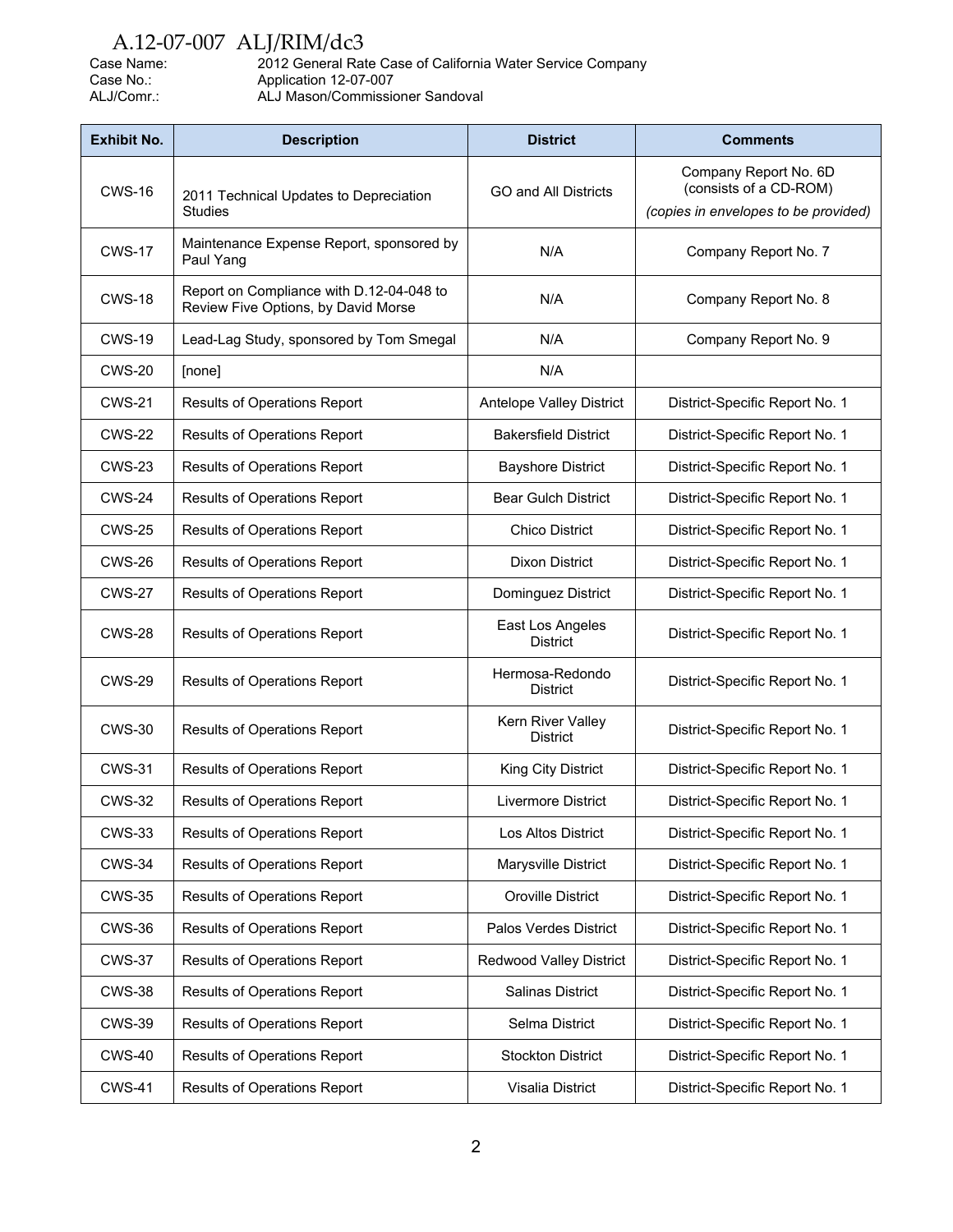| Case Name: |
|------------|
| Case No.:  |
| ALJ/Comr.: |

Case Name: 2012 General Rate Case of California Water Service Company Case No.: Application 12-07-007 ALJ/Comr.: ALJ Mason/Commissioner Sandoval

| <b>Exhibit No.</b> | <b>Description</b>                        | <b>District</b>                     | <b>Comments</b>                |
|--------------------|-------------------------------------------|-------------------------------------|--------------------------------|
| <b>CWS-42</b>      | Results of Operations Report              | <b>Westlake District</b>            | District-Specific Report No. 1 |
| <b>CWS-43</b>      | <b>Results of Operations Report</b>       | <b>Willows District</b>             | District-Specific Report No. 1 |
| <b>CWS-44</b>      | Capital Project Justification Book        | <b>General Office</b>               | District-Specific Report No. 2 |
| <b>CWS-45</b>      | Capital Project Justification Book        | <b>Antelope Valley District</b>     | District-Specific Report No. 2 |
| <b>CWS-46</b>      | Capital Project Justification Book        | <b>Bakersfield District</b>         | District-Specific Report No. 2 |
| <b>CWS-47</b>      | Capital Project Justification Book        | <b>Bayshore District</b>            | District-Specific Report No. 2 |
| <b>CWS-48</b>      | Capital Project Justification Book        | <b>Bear Gulch District</b>          | District-Specific Report No. 2 |
| <b>CWS-49</b>      | Capital Project Justification Book        | <b>Chico District</b>               | District-Specific Report No. 2 |
| <b>CWS-50</b>      | Capital Project Justification Book        | <b>Dixon District</b>               | District-Specific Report No. 2 |
| <b>CWS-51</b>      | Capital Project Justification Book        | Dominguez District                  | District-Specific Report No. 2 |
| <b>CWS-52</b>      | Capital Project Justification Book        | East Los Angeles<br><b>District</b> | District-Specific Report No. 2 |
| <b>CWS-53</b>      | Capital Project Justification Book        | Hermosa-Redondo<br><b>District</b>  | District-Specific Report No. 2 |
| <b>CWS-54</b>      | Capital Project Justification Book        | Kern River Valley<br>District       | District-Specific Report No. 2 |
| <b>CWS-55</b>      | Capital Project Justification Book        | King City District                  | District-Specific Report No. 2 |
| <b>CWS-56</b>      | Capital Project Justification Book        | Livermore District                  | District-Specific Report No. 2 |
| <b>CWS-57</b>      | Capital Project Justification Book        | Los Altos District                  | District-Specific Report No. 2 |
| <b>CWS-58</b>      | Capital Project Justification Book        | Marysville District                 | District-Specific Report No. 2 |
| <b>CWS-59</b>      | Capital Project Justification Book        | Oroville District                   | District-Specific Report No. 2 |
| <b>CWS-60</b>      | Capital Project Justification Book        | Palos Verdes District               | District-Specific Report No. 2 |
| <b>CWS-61</b>      | Capital Project Justification Book        | Redwood Valley District             | District-Specific Report No. 2 |
| <b>CWS-62</b>      | Capital Project Justification Book        | Salinas District                    | District-Specific Report No. 2 |
| <b>CWS-63</b>      | <b>Capital Project Justification Book</b> | Selma District                      | District-Specific Report No. 2 |
| <b>CWS-64</b>      | Capital Project Justification Book        | <b>Stockton District</b>            | District-Specific Report No. 2 |
| <b>CWS-65</b>      | Capital Project Justification Book        | Visalia District                    | District-Specific Report No. 2 |
| CWS-66             | Capital Project Justification Book        | <b>Westlake District</b>            | District-Specific Report No. 2 |
| <b>CWS-67</b>      | Capital Project Justification Book        | <b>Willows District</b>             | District-Specific Report No. 2 |
| <b>CWS-68</b>      | Capital and Expense Workpapers            | <b>General Office</b>               | District-Specific Report No. 3 |
| <b>CWS-69</b>      | Capital and Expense Workpapers            | Antelope Valley District            | District-Specific Report No. 3 |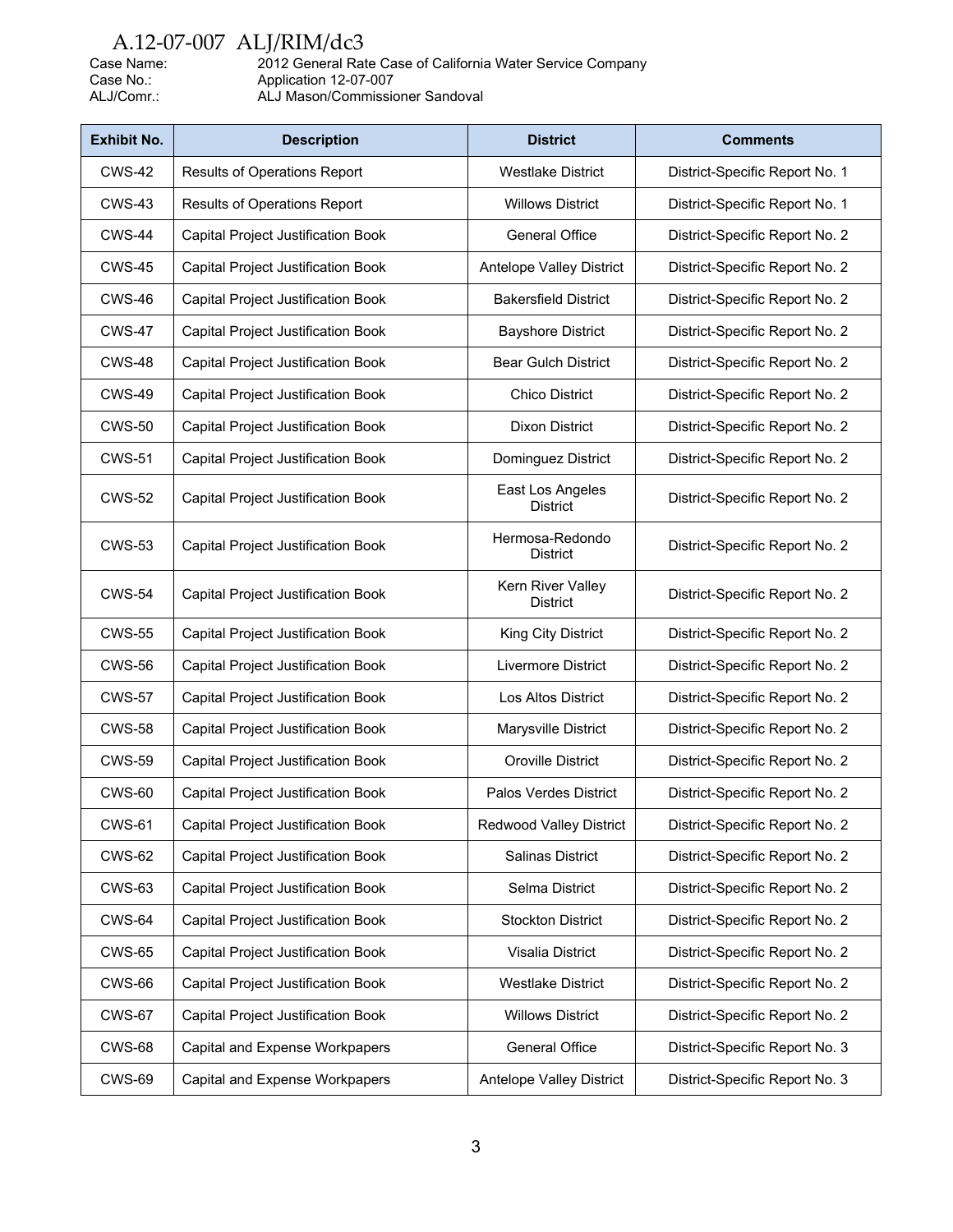| Case Name: |  |
|------------|--|
| Case No.:  |  |
| ALJ/Comr.: |  |

Case Name: 2012 General Rate Case of California Water Service Company Case No.: Application 12-07-007 ALJ/Comr.: ALJ Mason/Commissioner Sandoval

| <b>Exhibit No.</b> | <b>Description</b>                                                             | <b>District</b>                      | <b>Comments</b>                                                                                                                               |
|--------------------|--------------------------------------------------------------------------------|--------------------------------------|-----------------------------------------------------------------------------------------------------------------------------------------------|
| <b>CWS-70</b>      | Capital and Expense Workpapers                                                 | <b>Bakersfield District</b>          | District-Specific Report No. 3                                                                                                                |
| <b>CWS-71</b>      | Capital and Expense Workpapers                                                 | <b>Bayshore District</b>             | District-Specific Report No. 3                                                                                                                |
| <b>CWS-72</b>      | Capital and Expense Workpapers                                                 | <b>Bear Gulch District</b>           | District-Specific Report No. 3                                                                                                                |
| <b>CWS-73</b>      | Capital and Expense Workpapers                                                 | <b>Chico District</b>                | District-Specific Report No. 3                                                                                                                |
| <b>CWS-74</b>      | Capital and Expense Workpapers                                                 | <b>Dixon District</b>                | District-Specific Report No. 3                                                                                                                |
| <b>CWS-75</b>      | Capital and Expense Workpapers                                                 | Dominguez District                   | District-Specific Report No. 3                                                                                                                |
| <b>CWS-76</b>      | Capital and Expense Workpapers                                                 | East Los Angeles<br><b>District</b>  | District-Specific Report No. 3                                                                                                                |
| <b>CWS-77</b>      | Capital and Expense Workpapers                                                 | Hermosa-Redondo<br><b>District</b>   | District-Specific Report No. 3                                                                                                                |
| <b>CWS-78</b>      | Capital and Expense Workpapers                                                 | Kern River Valley<br><b>District</b> | District-Specific Report No. 3                                                                                                                |
| <b>CWS-79</b>      | Capital and Expense Workpapers                                                 | King City District                   | District-Specific Report No. 3                                                                                                                |
| <b>CWS-80</b>      | Capital and Expense Workpapers                                                 | Livermore District                   | District-Specific Report No. 3                                                                                                                |
| <b>CWS-81</b>      | Capital and Expense Workpapers                                                 | Los Altos District                   | District-Specific Report No. 3                                                                                                                |
| <b>CWS-82</b>      | Capital and Expense Workpapers                                                 | Marysville District                  | District-Specific Report No. 3                                                                                                                |
| <b>CWS-83</b>      | Capital and Expense Workpapers                                                 | Oroville District                    | District-Specific Report No. 3                                                                                                                |
| <b>CWS-84</b>      | Capital and Expense Workpapers                                                 | Palos Verdes District                | District-Specific Report No. 3                                                                                                                |
| <b>CWS-85</b>      | Capital and Expense Workpapers                                                 | <b>Redwood Valley District</b>       | District-Specific Report No. 3                                                                                                                |
| <b>CWS-86</b>      | Capital and Expense Workpapers                                                 | Salinas District                     | District-Specific Report No. 3                                                                                                                |
| <b>CWS-87</b>      | Capital and Expense Workpapers                                                 | Selma District                       | District-Specific Report No. 3                                                                                                                |
| <b>CWS-88</b>      | Capital and Expense Workpapers                                                 | <b>Stockton District</b>             | District-Specific Report No. 3                                                                                                                |
| CWS-89             | Capital and Expense Workpapers                                                 | Visalia District                     | District-Specific Report No. 3                                                                                                                |
| <b>CWS-90</b>      | Capital and Expense Workpapers                                                 | <b>Westlake District</b>             | District-Specific Report No. 3                                                                                                                |
| <b>CWS-91</b>      | Capital and Expense Workpapers                                                 | <b>Willows District</b>              | District-Specific Report No. 3                                                                                                                |
| <b>CWS-92</b>      | Executive Summary of Water Supply &<br>Facilities Master Plan (Public Version) | Antelope Valley District             | District-Specific Report No. 4                                                                                                                |
| <b>CWS-93</b>      | Executive Summary of Water Supply &<br>Facilities Master Plan (Public Version) | <b>Bakersfield District</b>          | District-Specific Report No. 4                                                                                                                |
| <b>CWS-94</b>      | Executive Summary of Water Supply &<br>Facilities Master Plan (Public Version) | <b>Bayshore District</b>             | District-Specific Report No. 4<br>(consists of books for the former<br>Mid-Peninsula District and the<br>former South San Francisco District) |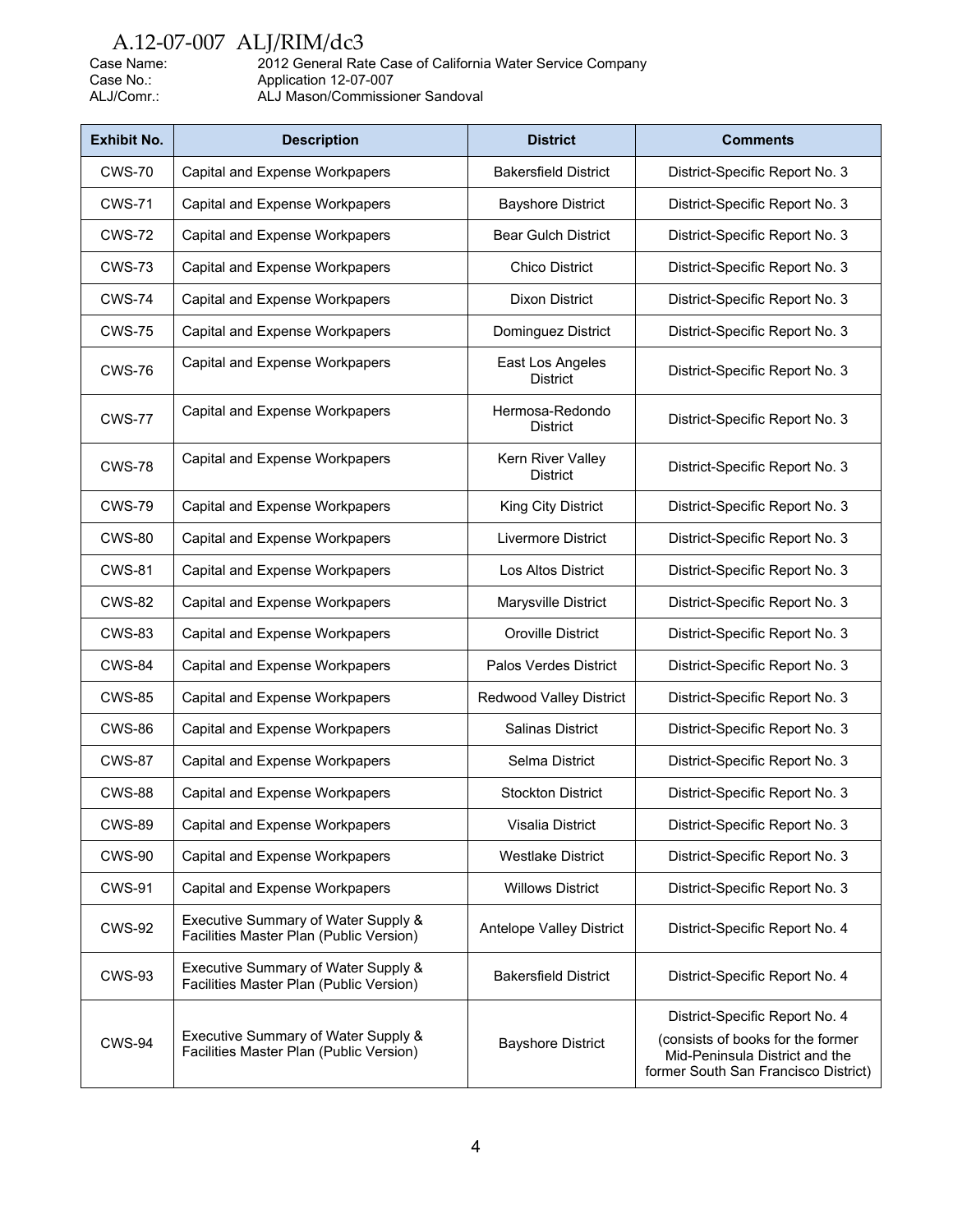| Case Name: | 2012 General Rate Case of California Water Service Company |
|------------|------------------------------------------------------------|
| Case No.:  | Application 12-07-007                                      |
| ALJ/Comr.: | ALJ Mason/Commissioner Sandoval                            |

| <b>Exhibit No.</b> | <b>Description</b>                                                             | <b>District</b>                                                                                              | <b>Comments</b>                                                                                                |
|--------------------|--------------------------------------------------------------------------------|--------------------------------------------------------------------------------------------------------------|----------------------------------------------------------------------------------------------------------------|
| <b>CWS-95</b>      | Executive Summary of Water Supply &<br>Facilities Master Plan (Public Version) | <b>Bear Gulch District</b>                                                                                   | District-Specific Report No. 4                                                                                 |
| <b>CWS-96</b>      | Executive Summary of Water Supply &<br>Facilities Master Plan (Public Version) | <b>Chico District</b>                                                                                        | District-Specific Report No. 4                                                                                 |
| <b>CWS-97</b>      | Executive Summary of Water Supply &<br>Facilities Master Plan (Public Version) | <b>Dixon District</b>                                                                                        | District-Specific Report No. 4                                                                                 |
| <b>CWS-98</b>      | Executive Summary of Water Supply &<br>Facilities Master Plan (Public Version) | Rancho Dominguez<br><b>District</b><br>(formerly erroneously<br>identified as for the<br>Dominguez District) | District-Specific Report No. 4<br>(includes the Dominguez, Hermosa-<br>Redondo, and Palos Verdes<br>Districts) |
| <b>CWS-99</b>      | Executive Summary of Water Supply &<br>Facilities Master Plan (Public Version) | East Los Angeles<br><b>District</b>                                                                          | District-Specific Report No. 4                                                                                 |
| <b>CWS-100</b>     | [none]                                                                         | N/A                                                                                                          | (formerly Hermosa-Redondo;<br>included in CWS-98)                                                              |
| <b>CWS-101</b>     | Executive Summary of Water Supply &<br>Facilities Master Plan (Public Version) | Kern River Valley<br><b>District</b>                                                                         | District-Specific Report No. 4                                                                                 |
| <b>CWS-102</b>     | Executive Summary of Water Supply &<br>Facilities Master Plan (Public Version) | King City District                                                                                           | District-Specific Report No. 4                                                                                 |
| <b>CWS-103</b>     | Executive Summary of Water Supply &<br>Facilities Master Plan (Public Version) | Livermore District                                                                                           | District-Specific Report No. 4                                                                                 |
| <b>CWS-104</b>     | Executive Summary of Water Supply &<br>Facilities Master Plan (Public Version) | <b>Los Altos District</b>                                                                                    | District-Specific Report No. 4                                                                                 |
| <b>CWS-105</b>     | Executive Summary of Water Supply &<br>Facilities Master Plan (Public Version) | Marysville District                                                                                          | District-Specific Report No. 4                                                                                 |
| <b>CWS-106</b>     | Executive Summary of Water Supply &<br>Facilities Master Plan (Public Version) | Oroville District                                                                                            | District-Specific Report No. 4                                                                                 |
| <b>CWS-107</b>     | [none]                                                                         | N/A                                                                                                          | (formerly Palos Verdes; included in<br>CWS-98)                                                                 |
| <b>CWS-108</b>     | Executive Summary of Water Supply &<br>Facilities Master Plan (Public Version) | <b>Redwood Valley District</b>                                                                               | District-Specific Report No. 4                                                                                 |
| <b>CWS-109</b>     | Executive Summary of Water Supply &<br>Facilities Master Plan (Public Version) | Salinas District                                                                                             | District-Specific Report No. 4                                                                                 |
| <b>CWS-110</b>     | Executive Summary of Water Supply &<br>Facilities Master Plan (Public Version) | Selma District                                                                                               | District-Specific Report No. 4                                                                                 |
| <b>CWS-111</b>     | Executive Summary of Water Supply &<br>Facilities Master Plan (Public Version) | <b>Stockton District</b>                                                                                     | District-Specific Report No. 4                                                                                 |
| <b>CWS-112</b>     | Executive Summary of Water Supply &<br>Facilities Master Plan (Public Version) | Visalia District                                                                                             | District-Specific Report No. 4                                                                                 |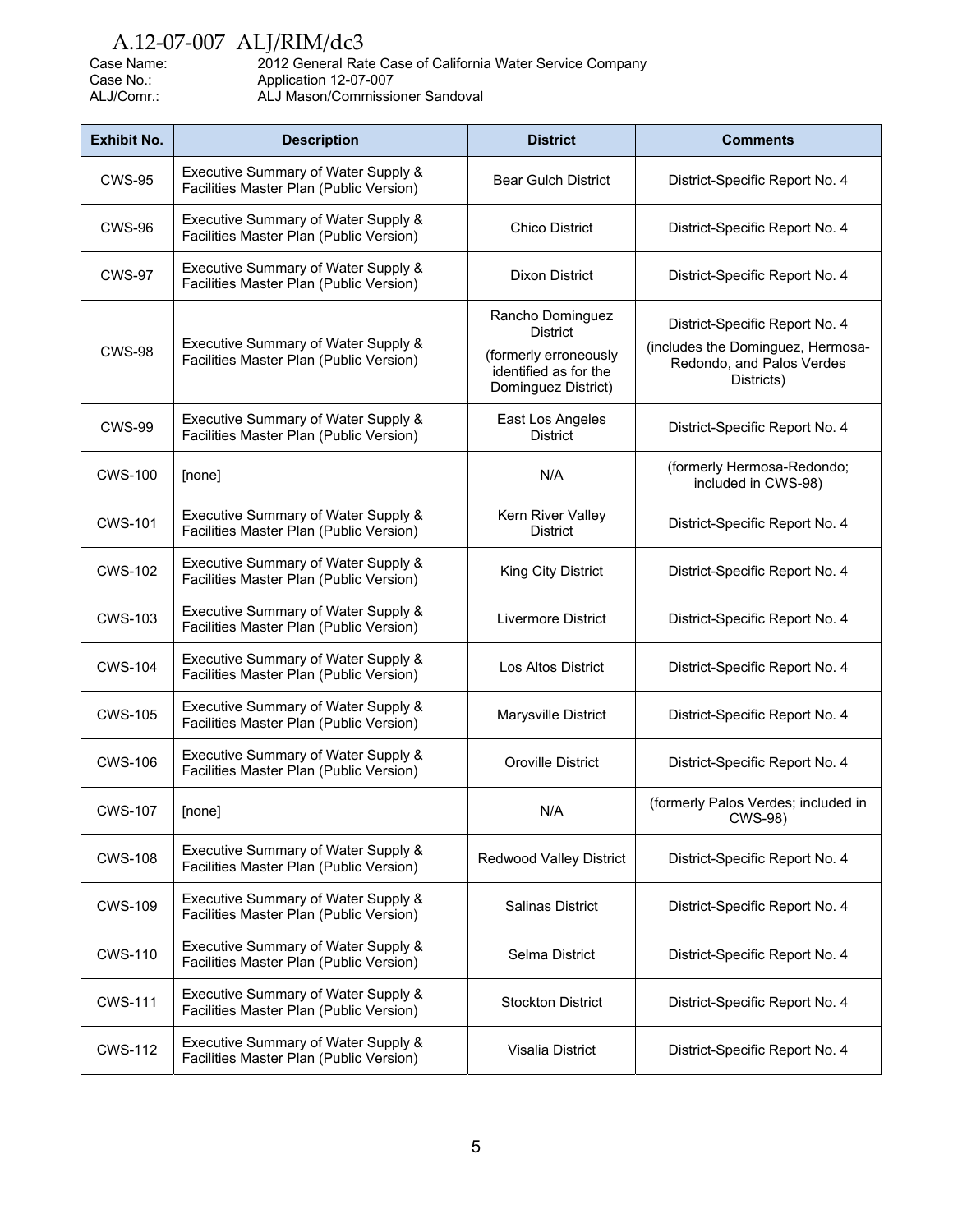| Case Name: | 2012 General Rate Case of California Water Service Company |
|------------|------------------------------------------------------------|
| Case No.:  | Application 12-07-007                                      |
| ALJ/Comr.: | ALJ Mason/Commissioner Sandoval                            |

| <b>Exhibit No.</b> | <b>Description</b>                                                             | <b>District</b>                      | <b>Comments</b>                                                                                                                               |
|--------------------|--------------------------------------------------------------------------------|--------------------------------------|-----------------------------------------------------------------------------------------------------------------------------------------------|
| <b>CWS-113</b>     | Executive Summary of Water Supply &<br>Facilities Master Plan (Public Version) | <b>Westlake District</b>             | District-Specific Report No. 4                                                                                                                |
| <b>CWS-114</b>     | Executive Summary of Water Supply &<br>Facilities Master Plan (Public Version) | <b>Willows District</b>              | District-Specific Report No. 4                                                                                                                |
| <b>CWS-115</b>     | Urban Water Management Plan                                                    | <b>Antelope Valley District</b>      | District-Specific Report No. 5                                                                                                                |
| <b>CWS-116</b>     | Urban Water Management Plan                                                    | <b>Bakersfield District</b>          | District-Specific Report No. 5                                                                                                                |
| <b>CWS-117</b>     | Urban Water Management Plan                                                    | <b>Bayshore District</b>             | District-Specific Report No. 5<br>(consists of books for the former<br>Mid-Peninsula District and the<br>former South San Francisco District) |
| <b>CWS-118</b>     | Urban Water Management Plan                                                    | <b>Bear Gulch District</b>           | District-Specific Report No. 5                                                                                                                |
| <b>CWS-119</b>     | Urban Water Management Plan                                                    | <b>Chico District</b>                | District-Specific Report No. 5                                                                                                                |
| <b>CWS-120</b>     | Urban Water Management Plan                                                    | <b>Dixon District</b>                | District-Specific Report No. 5                                                                                                                |
| <b>CWS-121</b>     | Urban Water Management Plan                                                    | Dominguez District                   | District-Specific Report No. 5                                                                                                                |
| <b>CWS-122</b>     | Urban Water Management Plan                                                    | East Los Angeles<br><b>District</b>  | District-Specific Report No. 5                                                                                                                |
| CWS-123            | Urban Water Management Plan                                                    | Hermosa-Redondo<br><b>District</b>   | District-Specific Report No. 5                                                                                                                |
| <b>CWS-124</b>     | Urban Water Management Plan                                                    | Kern River Valley<br><b>District</b> | District-Specific Report No. 5                                                                                                                |
| <b>CWS-125</b>     | Urban Water Management Plan                                                    | King City District                   | District-Specific Report No. 5                                                                                                                |
| <b>CWS-126</b>     | Urban Water Management Plan                                                    | Livermore District                   | District-Specific Report No. 5                                                                                                                |
| <b>CWS-127</b>     | Urban Water Management Plan                                                    | Los Altos District                   | District-Specific Report No. 5                                                                                                                |
| <b>CWS-128</b>     | Urban Water Management Plan                                                    | Marysville District                  | District-Specific Report No. 5                                                                                                                |
| <b>CWS-129</b>     | Urban Water Management Plan                                                    | <b>Oroville District</b>             | District-Specific Report No. 5                                                                                                                |
| <b>CWS-130</b>     | Urban Water Management Plan                                                    | Palos Verdes District                | District-Specific Report No. 5                                                                                                                |
| <b>CWS-131</b>     | Urban Water Management Plan                                                    | <b>Redwood Valley District</b>       | District-Specific Report No. 5                                                                                                                |
| <b>CWS-132</b>     | Urban Water Management Plan                                                    | Salinas District                     | District-Specific Report No. 5                                                                                                                |
| <b>CWS-133</b>     | Urban Water Management Plan                                                    | Selma District                       | District-Specific Report No. 5                                                                                                                |
| <b>CWS-134</b>     | Urban Water Management Plan                                                    | <b>Stockton District</b>             | District-Specific Report No. 5                                                                                                                |
| <b>CWS-135</b>     | Urban Water Management Plan                                                    | Visalia District                     | District-Specific Report No. 5                                                                                                                |
| <b>CWS-136</b>     | Urban Water Management Plan                                                    | <b>Westlake District</b>             | District-Specific Report No. 5                                                                                                                |
| <b>CWS-137</b>     | Urban Water Management Plan                                                    | <b>Willows District</b>              | District-Specific Report No. 5                                                                                                                |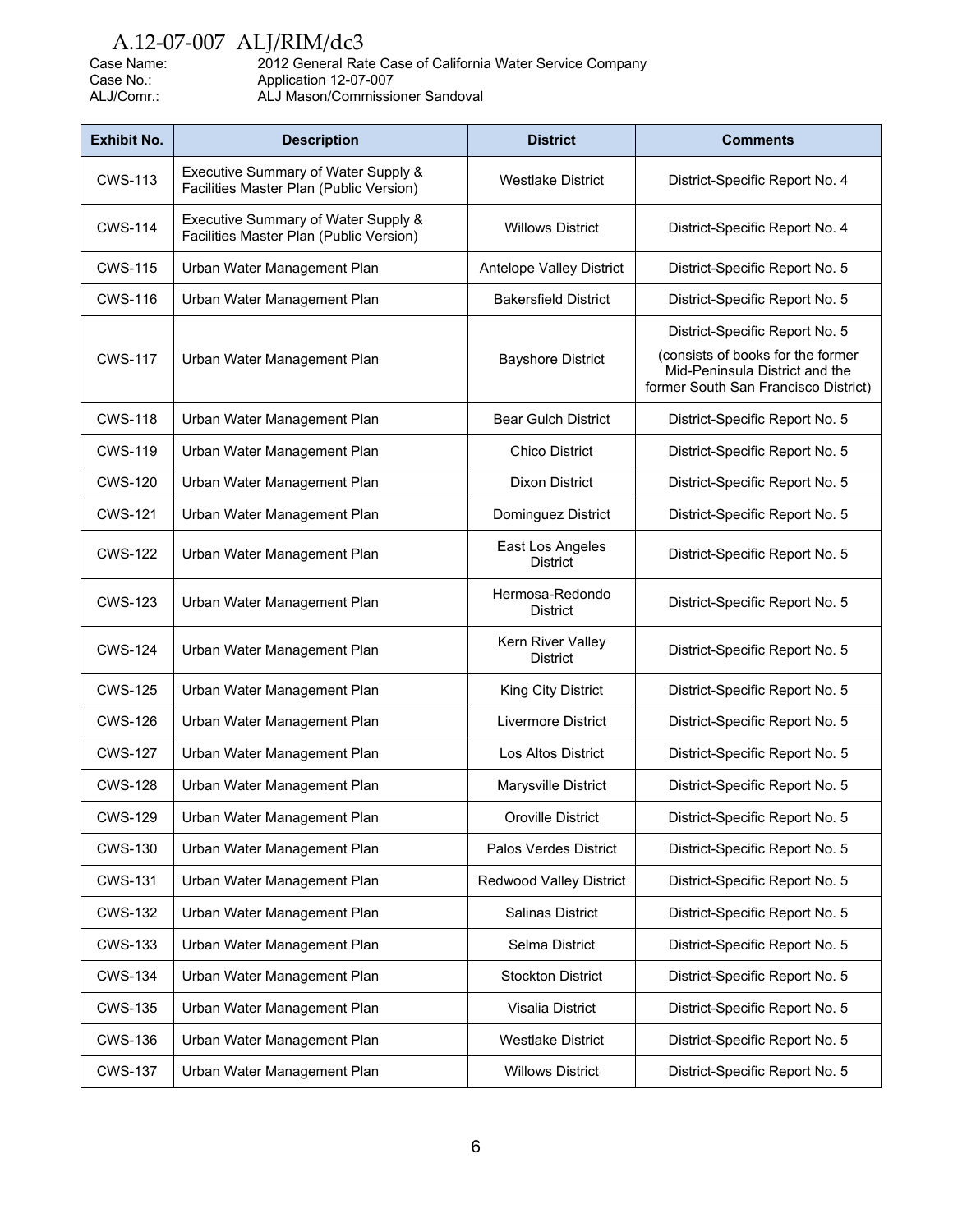| Case Name: | 2012 General Rate Case of California Water Service Company |
|------------|------------------------------------------------------------|
| Case No.:  | Application 12-07-007                                      |
| ALJ/Comr.: | ALJ Mason/Commissioner Sandoval                            |

| <b>Exhibit No.</b> | <b>Description</b>                                                                                                   | <b>District</b>                                             | <b>Comments</b>                                                |
|--------------------|----------------------------------------------------------------------------------------------------------------------|-------------------------------------------------------------|----------------------------------------------------------------|
| <b>CWS-138</b>     | Electronic Model Workpapers in Excel                                                                                 | <b>GO and All Districts</b>                                 | (Consists of a CD-ROM)<br>(copies in envelopes to be provided) |
| <b>CWS-139</b>     | CWS Rebuttal Book 1 - General Issues                                                                                 | N/A                                                         | <b>Public Version</b>                                          |
| <b>CWS-139C</b>    | CWS Rebuttal Book 1 - General Issues                                                                                 | N/A                                                         | <b>Confidential Version</b>                                    |
| <b>CWS-140</b>     | CWS Rebuttal Book 2 - General Office<br>Plant and Expenses                                                           | <b>General Office</b>                                       |                                                                |
| <b>CWS-141</b>     | CWS Rebuttal Book 3 - Expenses                                                                                       | <b>All Districts</b>                                        |                                                                |
| <b>CWS-142</b>     | CWS Rebuttal Book 4 - Plant Issues                                                                                   | Global Issues, All<br><b>Districts</b>                      |                                                                |
| <b>CWS-143</b>     | CWS Rebuttal Book 5, Volume 1 -<br>Attachments to Plant Rebuttal                                                     | Global Issues, AV, BAK,<br>BAY, BG, CHI, DIX,<br>KRV, KC    |                                                                |
| <b>CWS-144</b>     | CWS Rebuttal Book 5, Volume 2 -<br><b>Attachments to Plant Rebuttal</b>                                              | LIV, LOS, MAR, ORO,<br>RWV, SAL, SEL, STK,<br>VIS, WLK, WIL |                                                                |
| <b>CWS-145</b>     | CWS Rebuttal Book 5, Volume 3 -<br><b>Attachments to Plant Rebuttal</b>                                              | DOM, ELA, HR, PV                                            |                                                                |
| <b>CWS-146</b>     | CWS Rebuttal Book 6 - Plant Issues                                                                                   | DOM, ELA, HR, PV                                            |                                                                |
|                    |                                                                                                                      | Office of Ratepayer Advocates <sup>1</sup>                  |                                                                |
| ORA-1              | DRA Company-Wide Report on the Results<br>of Operations of California Water Service<br>Company                       | <b>All Districts</b>                                        |                                                                |
| ORA-1A             | DRA Company-Wide Report on the Results<br>of Operations of California Water Service<br>Company - Update of Table 1-A | <b>All Districts</b>                                        |                                                                |
| ORA-2              | DRA Report on the General Office of<br>California Water Service Company<br>(PUBLIC)                                  | <b>All Districts</b>                                        |                                                                |
| ORA-2C             | DRA Report on the General Office of<br>California Water Service Company<br>(CONFIDENTIAL)                            | <b>All Districts</b>                                        |                                                                |
| ORA-3              | DRA Report on the Conservation Program<br>and Expenses of California Water Service<br>Company                        | <b>All Districts</b>                                        |                                                                |

 1 The Division of Ratepayer Advocates was renamed the Office of Ratepayer Advocates effective September 26, 2013, pursuant to Senate Bill No. 96 (Budget Act of 2013: public resources), which was approved by the Governor on September 26, 2013.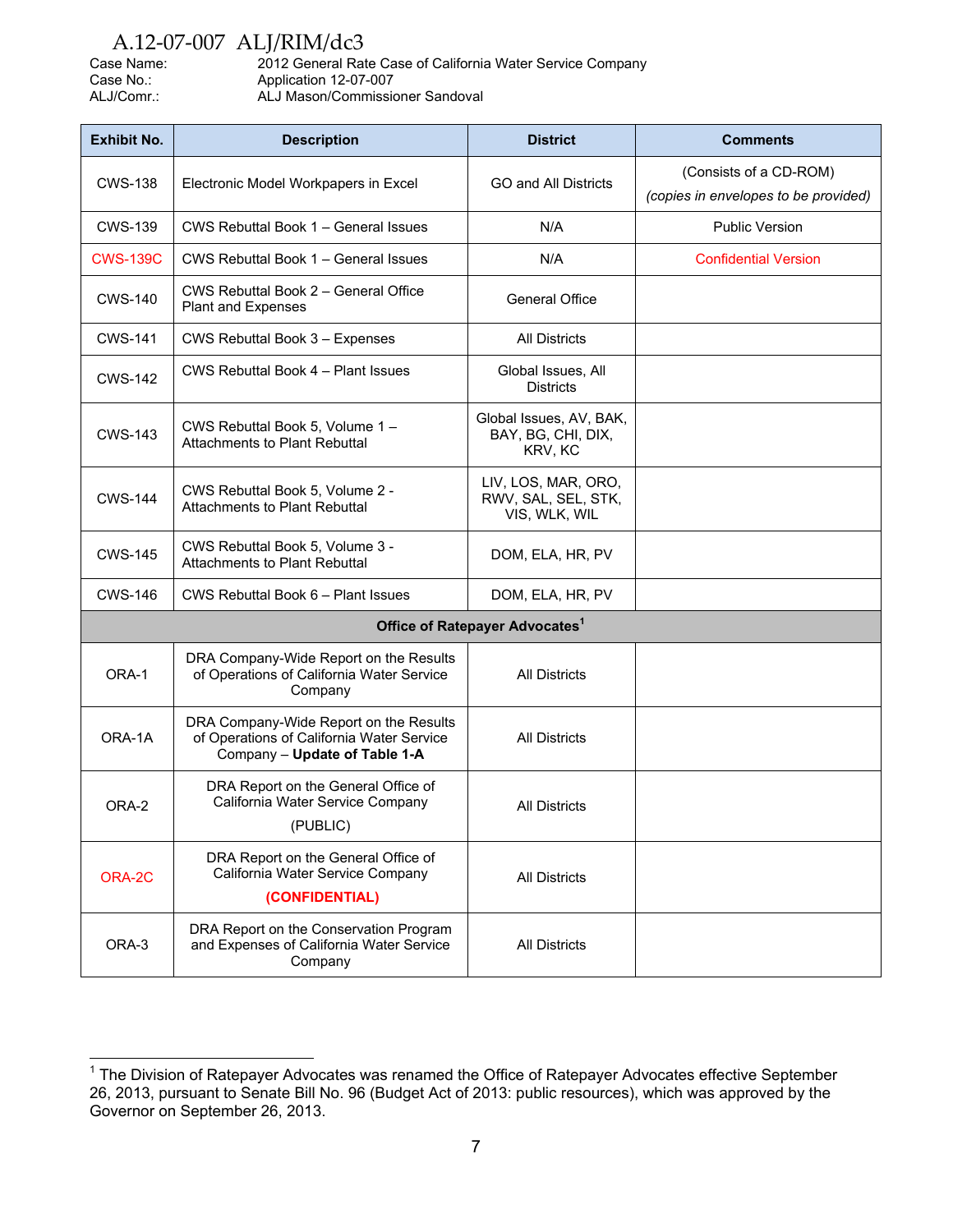| Case Name: | 2012 General Rate Case of California Water Service Company |
|------------|------------------------------------------------------------|
| Case No.:  | Application 12-07-007                                      |
| ALJ/Comr.: | ALJ Mason/Commissioner Sandoval                            |

| <b>Exhibit No.</b> | <b>Description</b>                                                                                                              | <b>District</b>      | <b>Comments</b> |
|--------------------|---------------------------------------------------------------------------------------------------------------------------------|----------------------|-----------------|
| ORA-4              | DRA Report on the Balances in the<br>Memorandum and Balancing Accounts of<br>California Water Service Company<br>(PUBLIC)       | <b>All Districts</b> |                 |
| ORA-4C             | DRA Report on the Balances in the<br>Memorandum and Balancing Accounts of<br>California Water Service Company<br>(CONFIDENTIAL) | <b>All Districts</b> |                 |
| ORA-5              | DRA Report on the Results of Operations of<br>California Water Service Company<br>Antelope Valley District                      | Antelope Valley      |                 |
| ORA-6              | DRA Report on the Results of Operations of<br>California Water Service Company<br><b>Bayshore District</b>                      | Bayshore             |                 |
| ORA-7              | DRA Report on the Results of Operations of<br>California Water Service Company<br><b>Bakersfield District</b>                   | <b>Bakersfield</b>   |                 |
| ORA-8              | DRA Report on the Results of Operations of<br>California Water Service Company<br><b>Bear Gulch District</b>                    | <b>Bear Gulch</b>    |                 |
| ORA-9              | DRA Report on the Results of Operations of<br>California Water Service Company<br><b>Chico District</b>                         | Chico                |                 |
| <b>ORA-10</b>      | DRA Report on the Results of Operations of<br>California Water Service Company<br><b>Dixon District</b>                         | Dixon                |                 |
| <b>ORA-11</b>      | DRA Report on the Results of Operations of<br>California Water Service Company<br>Kern River Valley District                    | Kern River Valley    |                 |
| <b>ORA-12</b>      | DRA Report on the Results of Operations of<br>California Water Service Company<br>King City District                            | King City            |                 |
| ORA-13             | DRA Report on the Results of Operations of<br>California Water Service Company<br>Livermore District                            | Livermore            |                 |
| ORA-14             | DRA Report on the Results of Operations of<br>California Water Service Company<br><b>Los Altos District</b>                     | Los Altos            |                 |
| <b>ORA-15</b>      | DRA Report on the Results of Operations of<br>California Water Service Company<br>Marysville District                           | Marysville           |                 |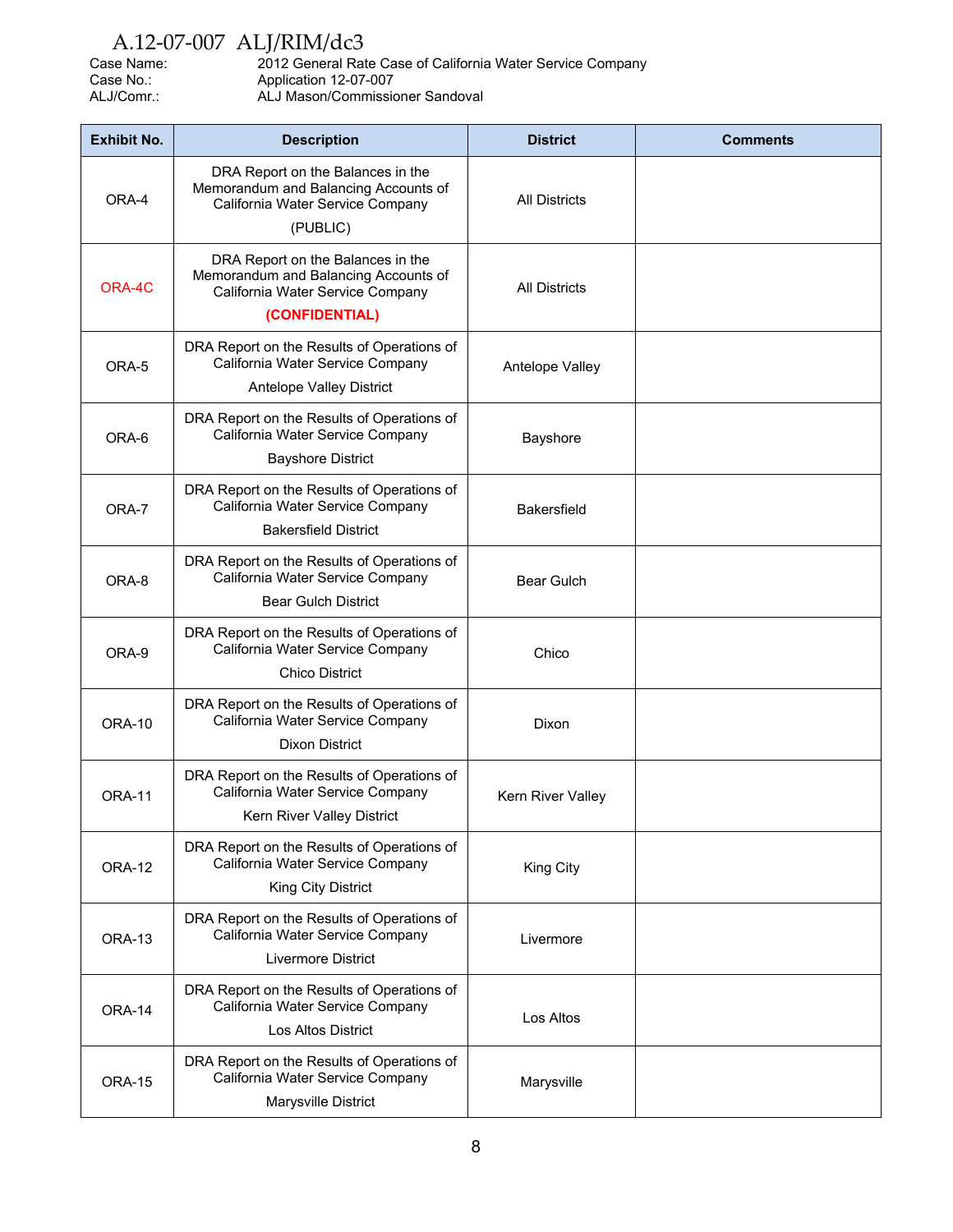Case Name: 2012 General Rate Case of California Water Service Company<br>Case No.: Application 12-07-007 Case No.: Application 12-07-007<br>ALJ/Comr.: ALJ Mason/Commissio ALJ Mason/Commissioner Sandoval

| <b>Exhibit No.</b> | <b>Description</b>                                                                                                     | <b>District</b>  | <b>Comments</b> |
|--------------------|------------------------------------------------------------------------------------------------------------------------|------------------|-----------------|
| ORA-16             | DRA Report on the Results of Operations of<br>California Water Service Company<br>Oroville District                    | Oroville         |                 |
| <b>ORA-17</b>      | DRA Report on the Results of Operations of<br>California Water Service Company<br>Redwood Valley District              | Redwood Valley   |                 |
| ORA-18             | DRA Report on the Results of Operations of<br>California Water Service Company<br><b>Salinas District</b>              | Salinas          |                 |
| <b>ORA-19</b>      | DRA Report on the Results of Operations of<br>California Water Service Company<br>Selma District                       | Selma            |                 |
| ORA-20             | DRA Report on the Results of Operations of<br>California Water Service Company<br><b>Stockton District</b>             | Stockton         |                 |
| <b>ORA-21</b>      | DRA Report on the Results of Operations of<br>California Water Service Company<br>Visalia District                     | Visalia          |                 |
| <b>ORA-22</b>      | DRA Report on the Results of Operations of<br>California Water Service Company<br><b>Westlake District</b>             | Westlake         |                 |
| ORA-23             | DRA Report on the Results of Operations of<br>California Water Service Company<br><b>Willows District</b>              | Willows          |                 |
| ORA-24             | DRA Report on the Results of Operations of<br>California Water Service Company<br>Dominguez District<br>(PUBLIC)       | Dominguez        |                 |
| ORA-24C            | DRA Report on the Results of Operations of<br>California Water Service Company<br>Dominguez District<br>(CONFIDENTIAL) | Dominguez        |                 |
| ORA-25             | DRA Report on the Results of Operations of<br>California Water Service Company<br>East Los Angeles District            | East Los Angeles |                 |
| ORA-26             | DRA Report on the Results of Operations of<br>California Water Service Company<br>Hermosa Redondo District             | Hermosa Redondo  |                 |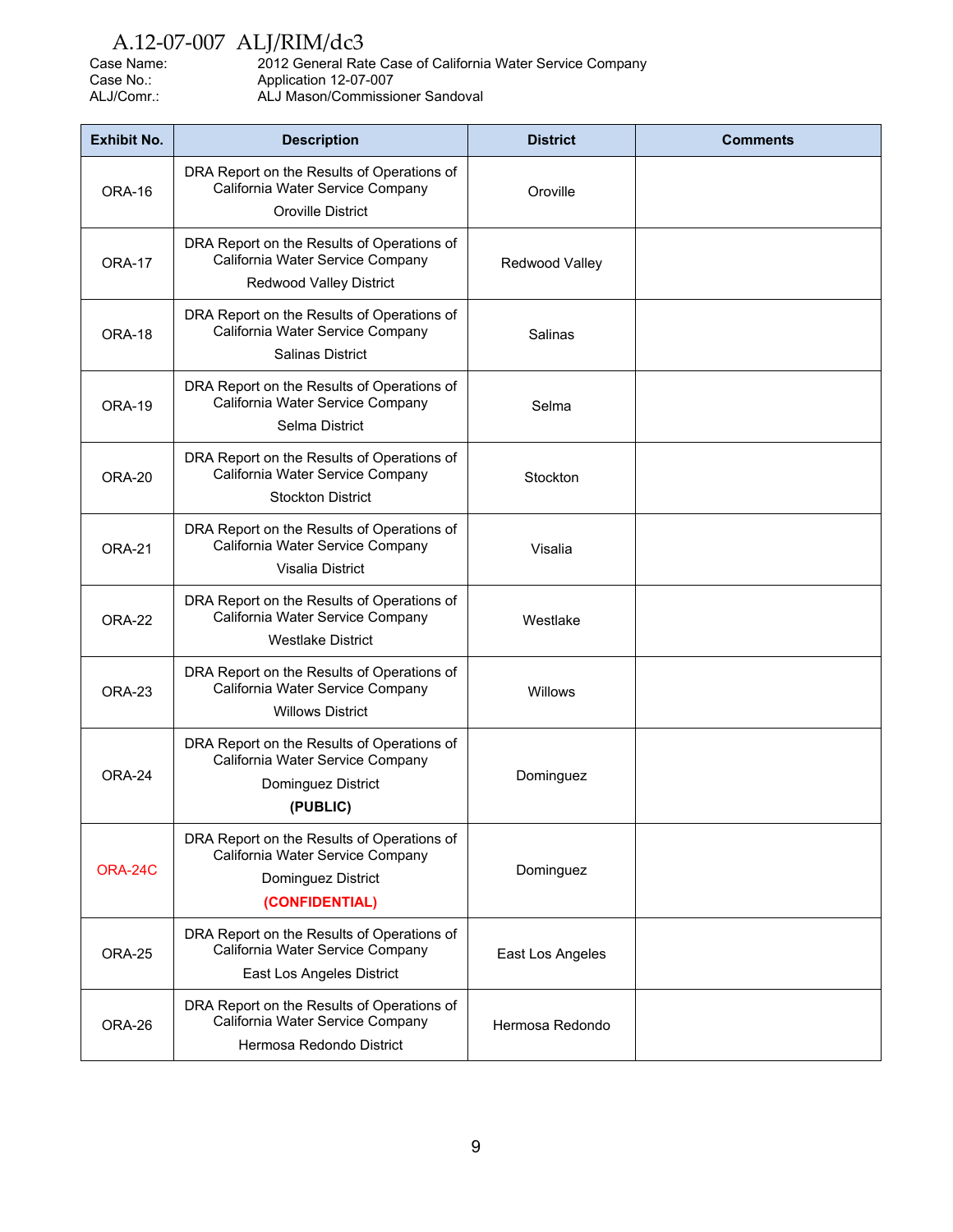| Case Name: | 2012 General Rate Case of California Water Service Company |
|------------|------------------------------------------------------------|
| Case No.:  | Application 12-07-007                                      |
| ALJ/Comr.: | ALJ Mason/Commissioner Sandoval                            |

| <b>Exhibit No.</b>    | <b>Description</b>                                                                                                                                                                                                                                                                                                                                                     | <b>District</b>                                                                                                                                                                                                                              | <b>Comments</b> |
|-----------------------|------------------------------------------------------------------------------------------------------------------------------------------------------------------------------------------------------------------------------------------------------------------------------------------------------------------------------------------------------------------------|----------------------------------------------------------------------------------------------------------------------------------------------------------------------------------------------------------------------------------------------|-----------------|
| ORA-27                | DRA Report on the Results of Operations of<br>California Water Service Company<br><b>Palos Verdes District</b><br>(PUBLIC)                                                                                                                                                                                                                                             | Palos Verdes                                                                                                                                                                                                                                 |                 |
| <b>ORA-27C</b>        | DRA Report on the Results of Operations of<br>California Water Service Company<br><b>Palos Verdes District</b><br>(CONFIDENTIAL)                                                                                                                                                                                                                                       | Palos Verdes                                                                                                                                                                                                                                 |                 |
|                       |                                                                                                                                                                                                                                                                                                                                                                        | The Utility Reform Network                                                                                                                                                                                                                   |                 |
| TURN-1                | Direct Testimony of David E. Peterson on<br>Behalf of TURN Concerning Revenue<br>Requirement (March 22, 2013)                                                                                                                                                                                                                                                          | <b>All Districts</b>                                                                                                                                                                                                                         |                 |
| TURN-2                | Direct Testimony of Scott J. Rubin on Behalf<br>of TURN Concerning Rate Design for the<br>Following Districts: Antelope Valley,<br>Bakersfield, Bayshore, Bear Gulch, Chico,<br>Dixon, Kern River Valley, King City,<br>Livermore, Los Altos, Marysville, Oroville,<br>Redwood Valley, Salinas, Selma, Stockton,<br>Visalia, Westlake, and Willows (March 22,<br>2013) | Antelope Valley,<br>Bakersfield, Bayshore,<br>Bear Gulch, Chico, Dixon,<br>Kern River Valley, King<br>City, Livermore, Los Altos,<br>Marysville, Oroville,<br>Redwood Valley, Salinas,<br>Selma, Stockton, Visalia,<br>Westlake, and Willows |                 |
| TURN-3                | Supplemental Direct Testimony of Scott J.<br>Rubin on Behalf of TURN Concerning Rate<br>Design for the Following Districts:<br>Dominguez, East Los Angeles, Hermosa<br>Redondo, and Palos Verdes (April 5, 2013)                                                                                                                                                       | Dominguez, East Los<br>Angeles, Hermosa<br>Redondo, and Palos<br>Verdes                                                                                                                                                                      |                 |
| TURN-4                | Second Supplemental Direct Testimony of<br>Scott J. Rubin on Behalf of TURN<br>Concerning Low Income Ratepayer<br>Assistance (LIRA) and Rate Support Fund<br>(RSF) (April 30, 2013)                                                                                                                                                                                    | <b>All Districts</b>                                                                                                                                                                                                                         |                 |
|                       |                                                                                                                                                                                                                                                                                                                                                                        | <b>Jeffrey Young</b>                                                                                                                                                                                                                         |                 |
| YOUNG-1               | Testimony of Intervenor Jeffrey Young<br>Regarding Special Request #5 - Expanded<br>Rate Stabilizations Mechanism (March 22,<br>2013)                                                                                                                                                                                                                                  | Redwood Valley District<br>- Coast Springs Area<br>(and other RSF Districts<br>generally)                                                                                                                                                    |                 |
| <b>County of Kern</b> |                                                                                                                                                                                                                                                                                                                                                                        |                                                                                                                                                                                                                                              |                 |
| KERN-1                | Testimony of Sudhir Pardiwala on Behalf of<br>the County of Kern (March 22, 2013)                                                                                                                                                                                                                                                                                      | Kern River Valley and<br><b>Bakersfield Districts</b>                                                                                                                                                                                        |                 |
| KERN-2                | Testimony of Kern County Supervisor on<br>Behalf of the County of Kern (March 22,<br>2013)                                                                                                                                                                                                                                                                             | Kern River Valley and<br><b>Bakersfield Districts</b>                                                                                                                                                                                        |                 |
| <b>County of Lake</b> |                                                                                                                                                                                                                                                                                                                                                                        |                                                                                                                                                                                                                                              |                 |